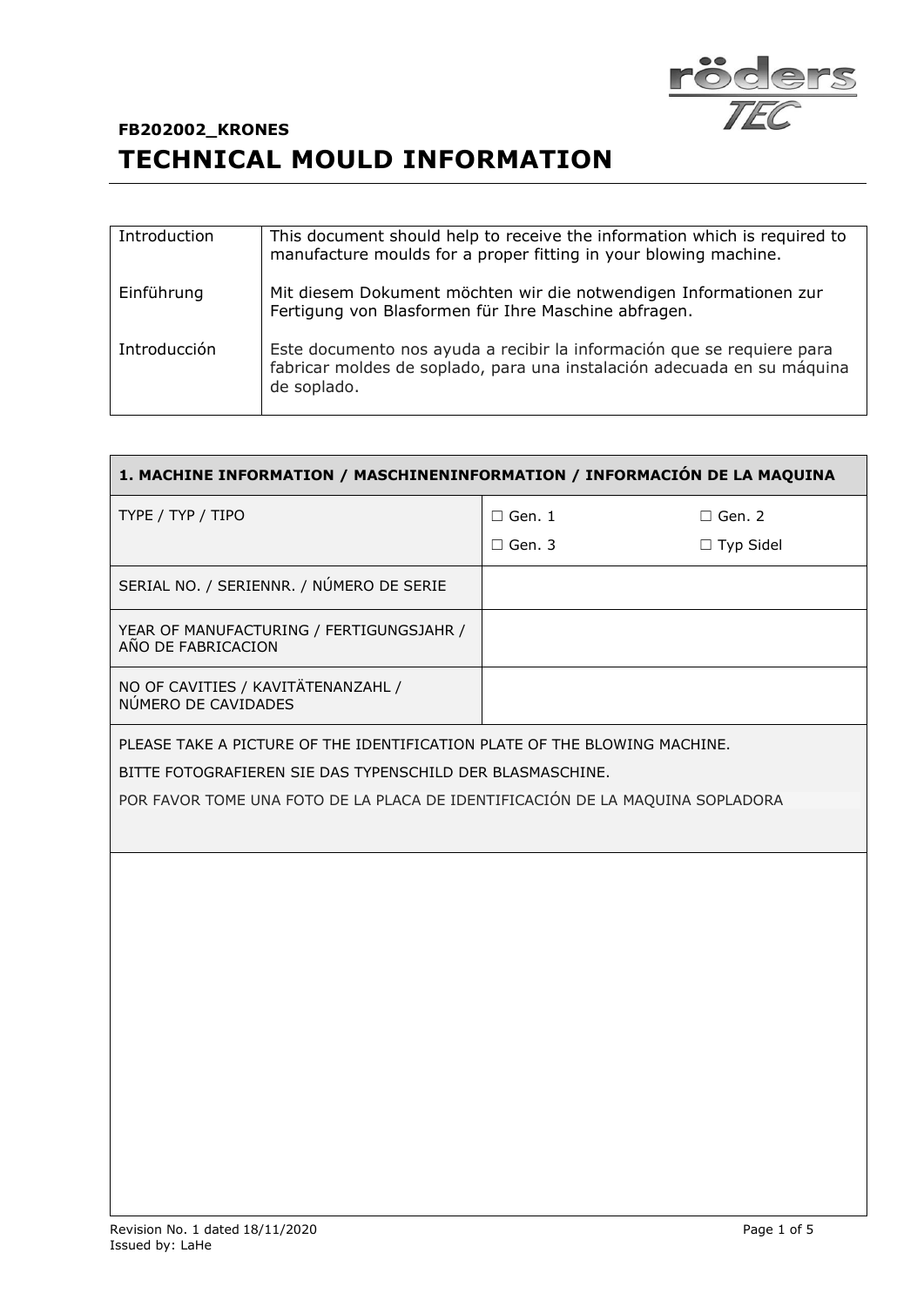

#### **2. MOLD ASSEMBLY / FORMAUFBAU / ENSAMBLAJE DE LOS MOLDES**

PLEASE TAKE A PICTURE OF A MOULD INSTALLED IN THE MACHINE AS INDICATED BELOW. BITTE FOTOGRAFIEREN SIE EINE EINGEBAUTE FORM WIE UNTEN DARGESTELLT. POR FAVOR TOME UNA FOTO DE UN MOLDE INSTALADO EN LA MÁQUINA COMO LA IMAGEN ADJUNTA.

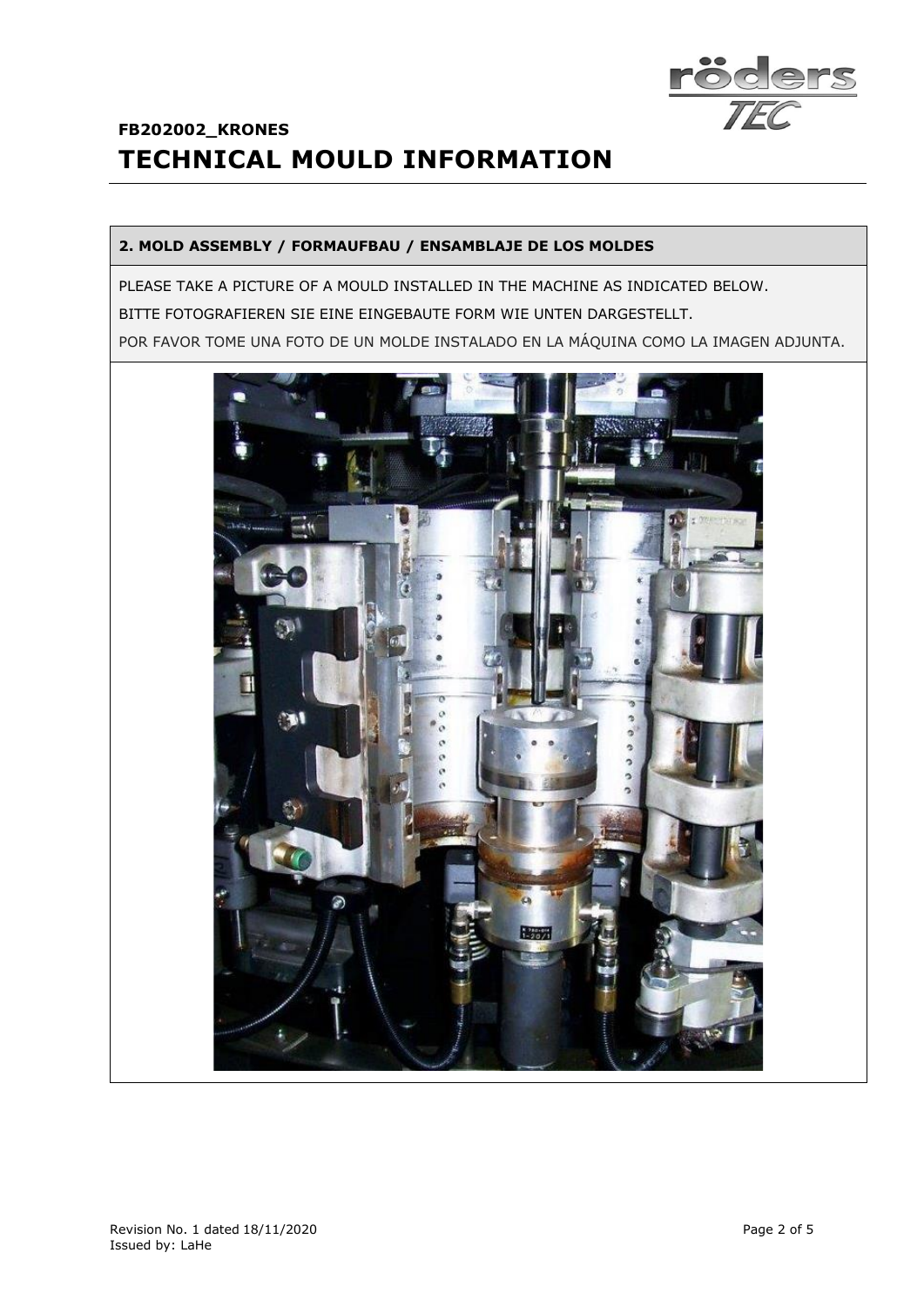

#### **3. NECK AREA / HALSBEREICH / ZONA DE CUELLO**

PLEASE TAKE PICTURES SHOWING THE NECK AREA INCL. PREFORM GUDING PLATE. BITTE FOTOGRAFIEREN SIE DEN HALSBEREICH SOWIE DIE PREFORMZENTRIERPLATTE. POR FAVOR TOME UNAS FOTOS DE LA PARTE SUPERIOR DEL MODE, COMO LA IMAGEN ADJUNTA



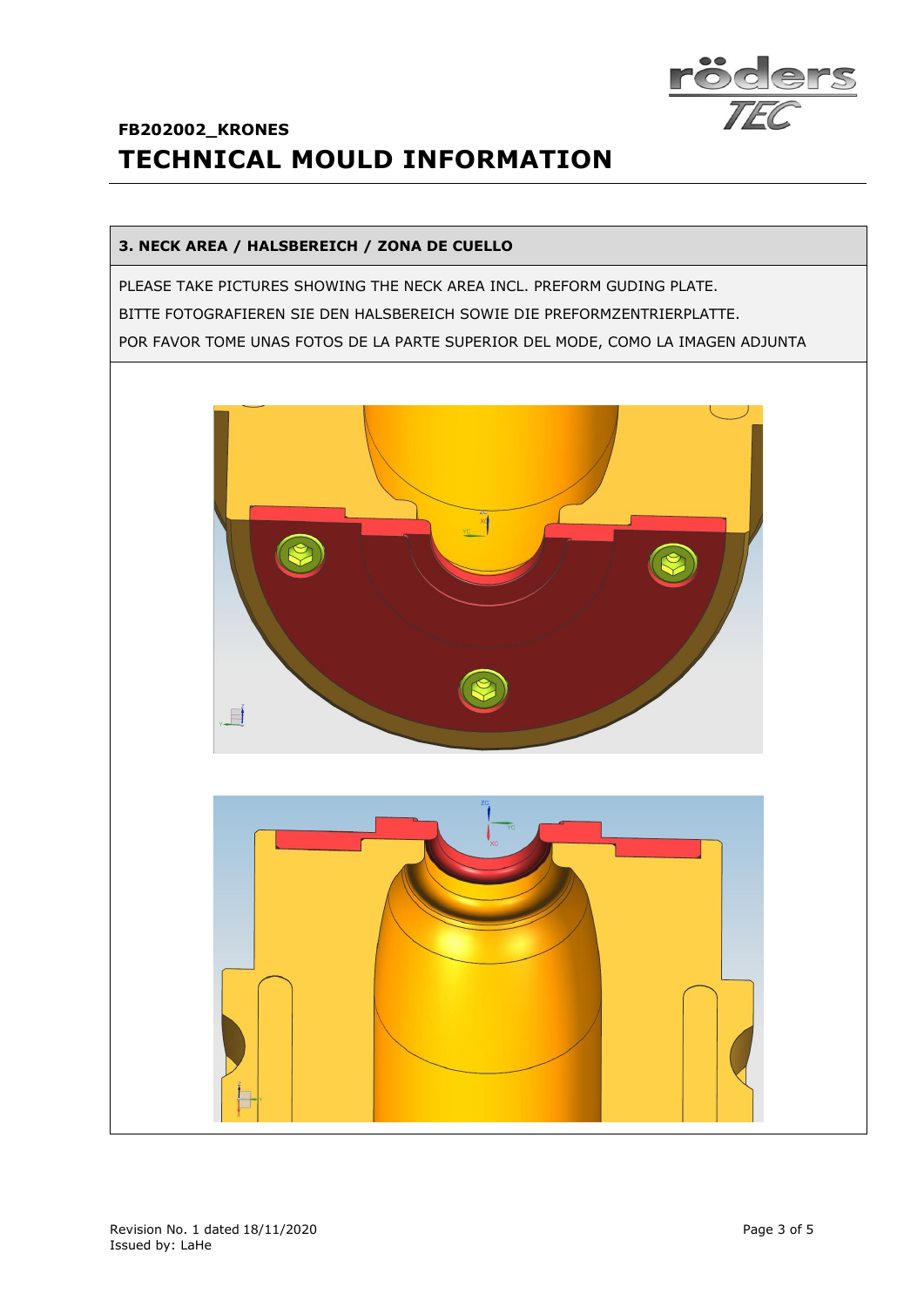

#### **4. BASE FIXING UNIT / BODENAUFNAHME / FIJACIÓN DE LA BASE DEL MOLDE**

PLEASE TAKE PICTURES SHOWING THE BASE MOULD ASSEMBLY AS INDICATED BELOW.

BITTE FOTOGRAFIEREN SIE DIE BODENEINHEIT UND DIE BODENAUFNAHME WIE UNTEN DARGESTELLT.

POR FAVOR TOME UNA FOTO DE LA PARTE INFERIOR DEL MOLDE Y DONDE VA EL MOLDE EN LA SOPLADORA, COMO LA IMAGEN ADJUNTA